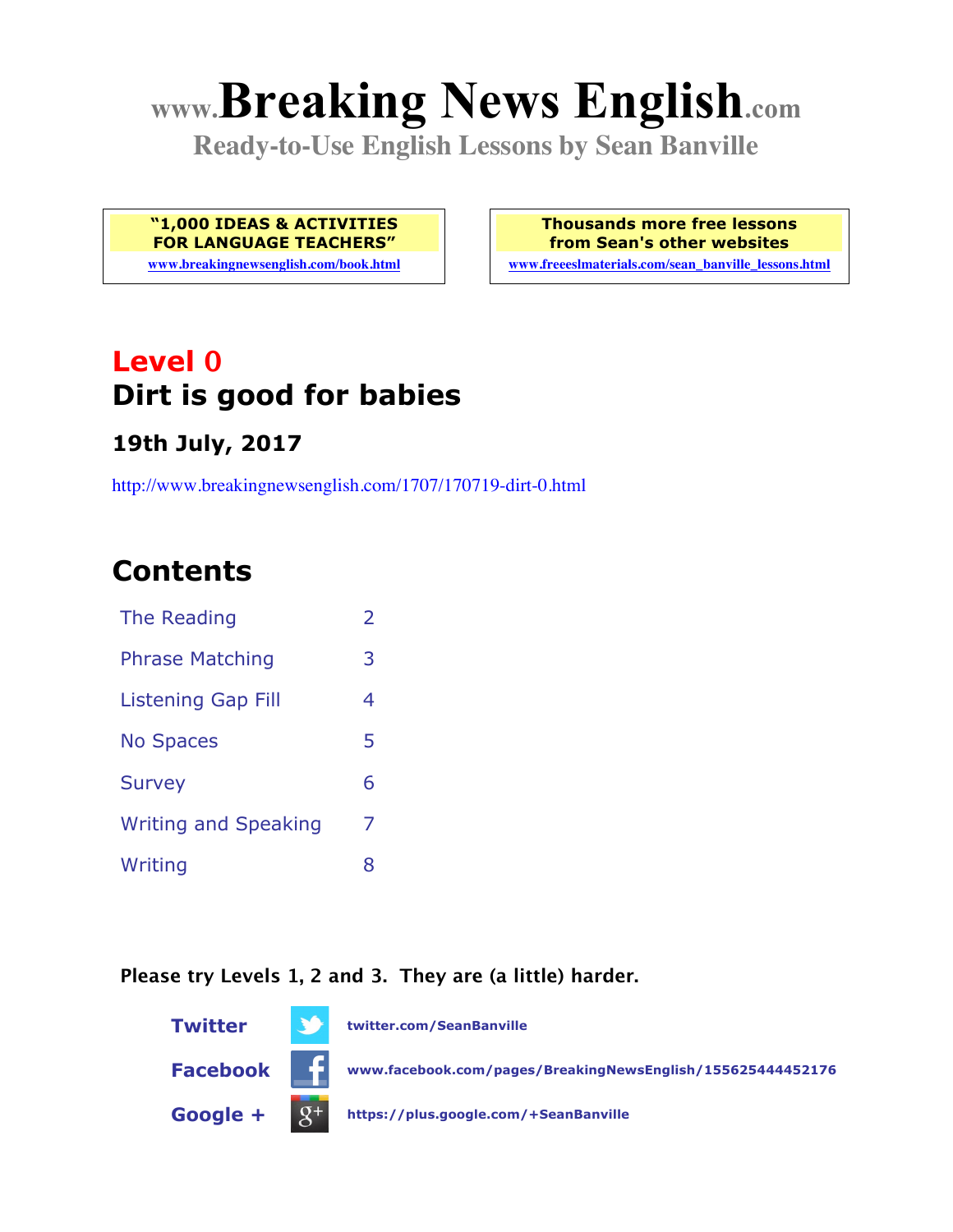### **THE READING**

From http://www.breakingnewsenglish.com/1707/170719-dirt-0.html

Parents make sure their baby is clean. Parents do their best to keep dirt away from babies. However, a scientist says dirt makes babies stronger. Dr Jack Gilbert did research into dirt, germs and children. His research is in a book. He said: "It's fine to wash their hands….but if a dog licks their face, that's not a bad thing."

Dr Gilbert said babies should get dirty. Dirt helps babies to fight illnesses. Children get allergies or asthma because parents clean everything too much. This makes children's bodies weaker. Gilbert likes the "five-second rule". This is when you eat something that fell on the floor for fewer than five seconds.

Sources: http://www.**scarymommy.com**/jack-gilbert-scientist-dirt-good-for-kids/ https://www.**immortal.org**/34249/dirt-good-kids/ http://www.**npr.org**/sections/health-shots/2017/07/16/537075018/dirt-is-good-why-kids-needexposure-to-germs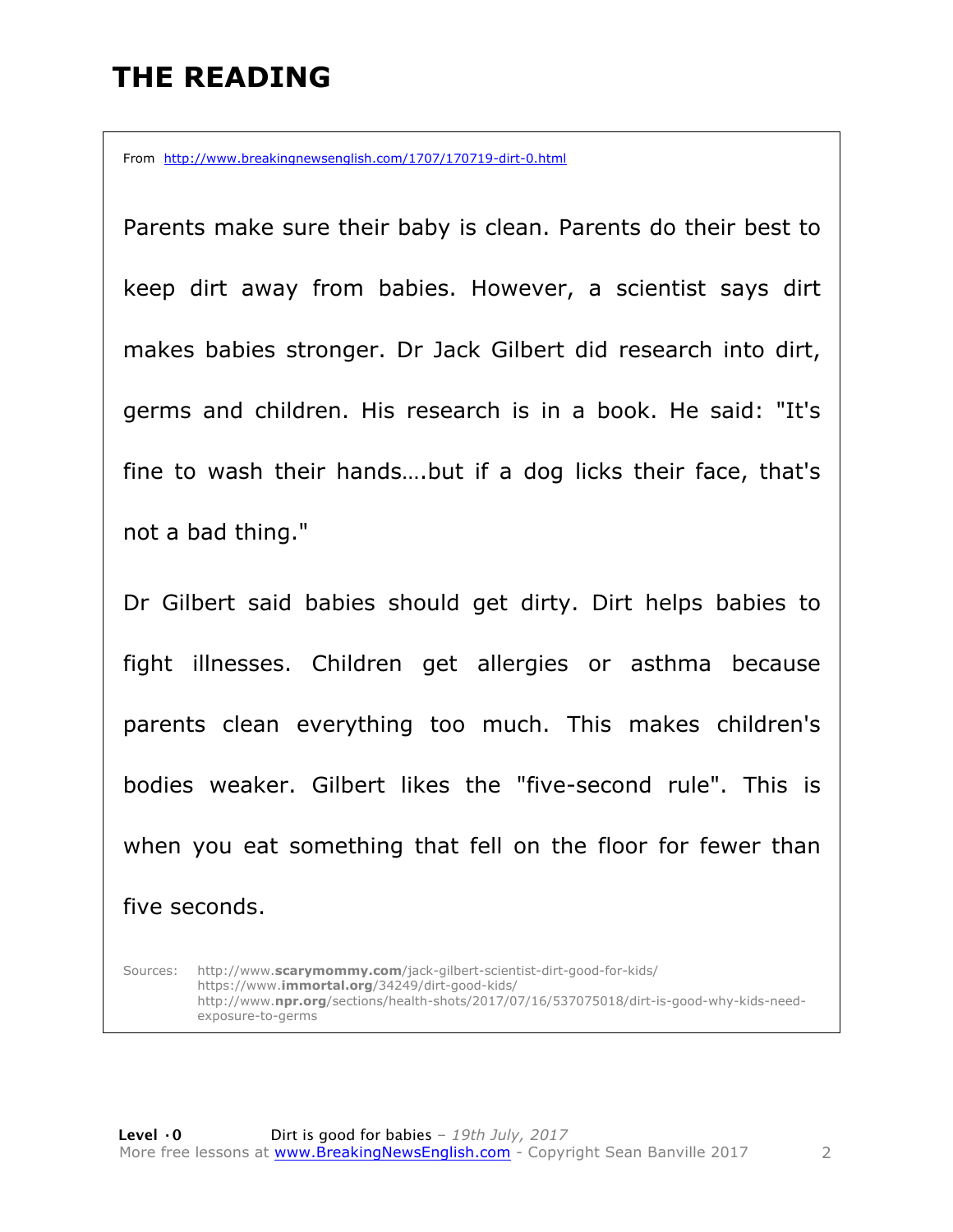### **PHRASE MATCHING**

From http://www.breakingnewsenglish.com/1707/170719-dirt-0.html

### **PARAGRAPH ONE:**

1. Parents make 2. Parents do their 3. keep dirt 4. dirt makes babies 5. Dr Jack Gilbert did research 6. It's fine to wash 7. a dog licks 8. that's not a bad

#### **PARAGRAPH TWO:**

- 1. Dr Gilbert said babies should
- 2. Dirt helps babies to fight
- 3. Children get allergies
- 4. parents clean
- 5. This makes children's
- 6. the five-
- 7. you eat something that fell
- 8. fewer
- a. their face
- b. stronger
- c. into dirt
- d. best
- e. their hands
- f. sure their baby is clean
- g. thing
- h. away from babies
	- a. or asthma
	- b. than five seconds
	- c. bodies weaker
	- d. illnesses
	- e. on the floor
	- f. get dirty
	- g. everything too much
	- h. second rule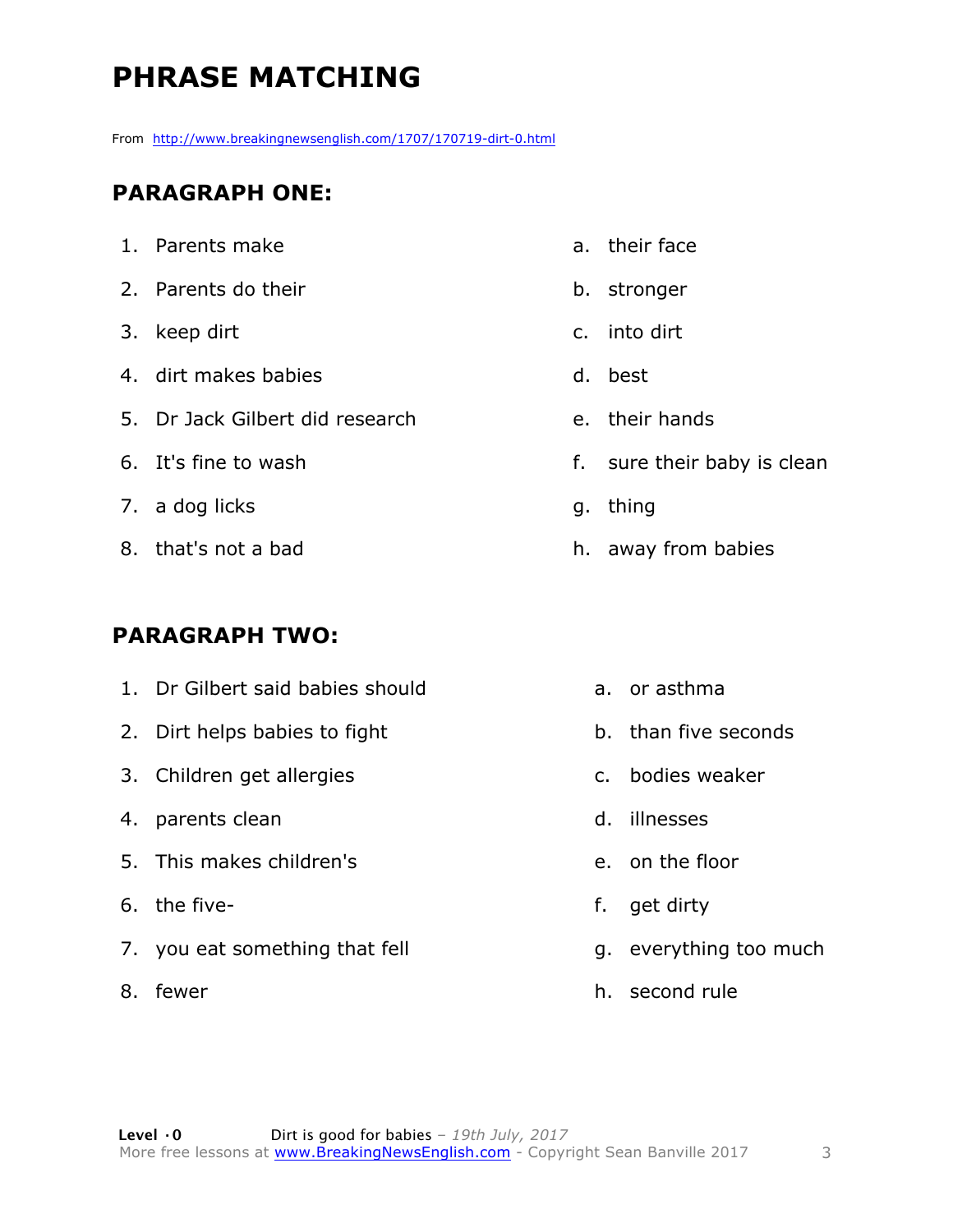### **LISTEN AND FILL IN THE GAPS**

From http://www.breakingnewsenglish.com/1707/170719-dirt-0.html

| Parents make sure their $(1)$ ________________________. Parents do                                              |
|-----------------------------------------------------------------------------------------------------------------|
| their (2) ________________________ dirt away from babies.                                                       |
| However, a scientist (3) ______________________ makes babies                                                    |
| stronger. Dr Jack Gilbert did (4) _______________________ dirt,                                                 |
| germs and children. His research (5) ________________________. He                                               |
| said: "It's fine to wash their handsbut if                                                                      |
|                                                                                                                 |
| Dr Gilbert said babies (7) _______________________. Dirt helps                                                  |
| babies to (8) ________________________. Children get allergies or                                               |
| asthma because (9) _____________________ everything too                                                         |
|                                                                                                                 |
|                                                                                                                 |
| eat something that fell on the (12) ________________________________ than                                       |
| five seconds. The second of the second state of the second state of the second state of the second state of the |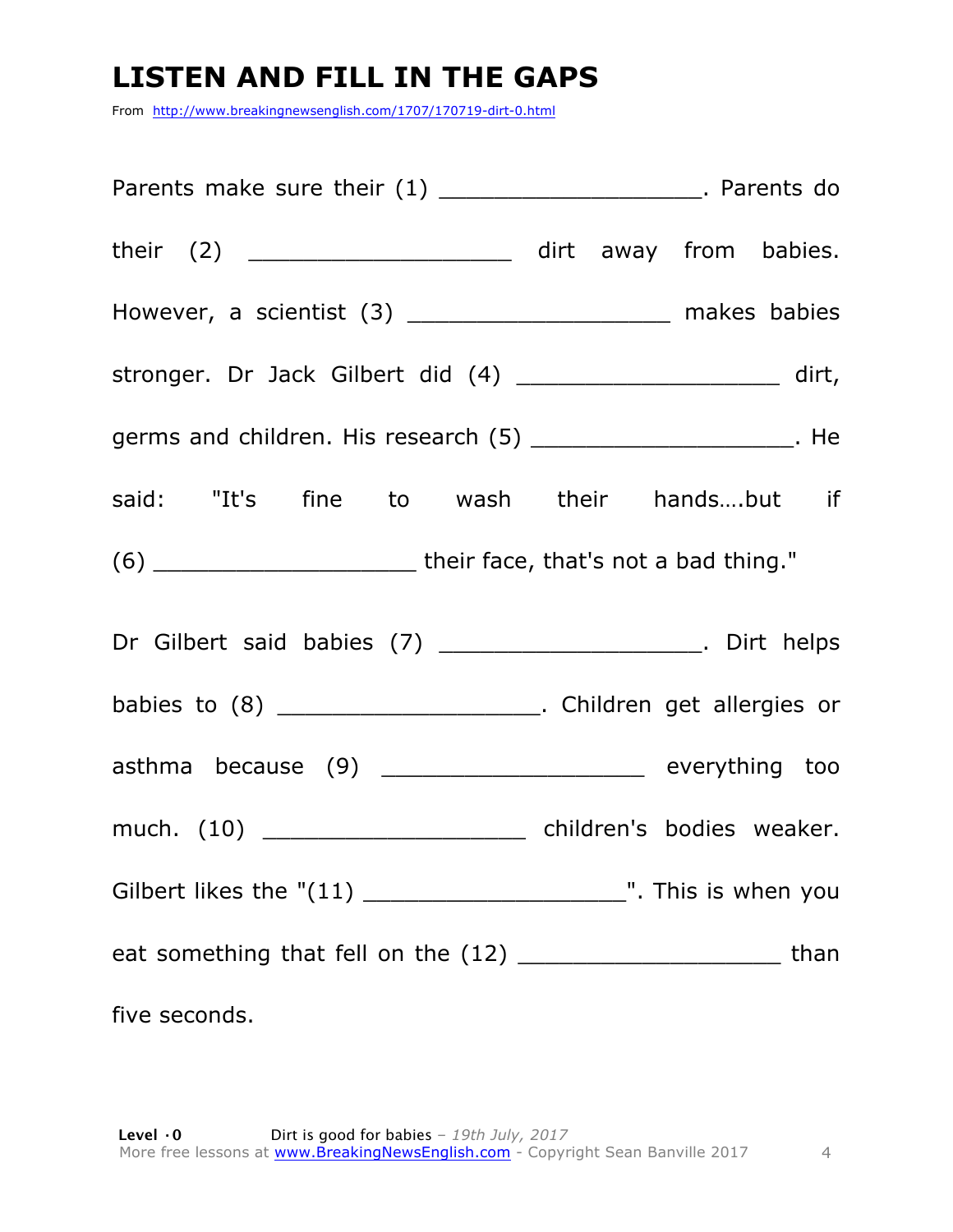## **PUT A SLASH ( / )WHERE THE SPACES ARE**

From http://www.breakingnewsenglish.com/1707/170719-dirt-0.html

Parentsmakesuretheirbabyisclean.Parentsdotheirbesttokeepdirtaw

ayfrombabies.However,ascientistsaysdirtmakesbabiesstronger.DrJ

ackGilbertdidresearchintodirt,germsandchildren.Hisresearchisinab

ook.Hesaid:"It'sfinetowashtheirhands….butifadoglickstheirface,tha

t'snotabadthing."DrGilbertsaidbabiesshouldgetdirty.Dirthelpsbabie

stofightillnesses.Childrengetallergiesorasthmabecauseparentsclea

neverythingtoomuch.Thismakeschildren'sbodiesweaker.Gilbertlike

sthe"five-secondrule".Thisiswhenyoueatsomethingthatfellonthefl

oorforfewerthanfiveseconds.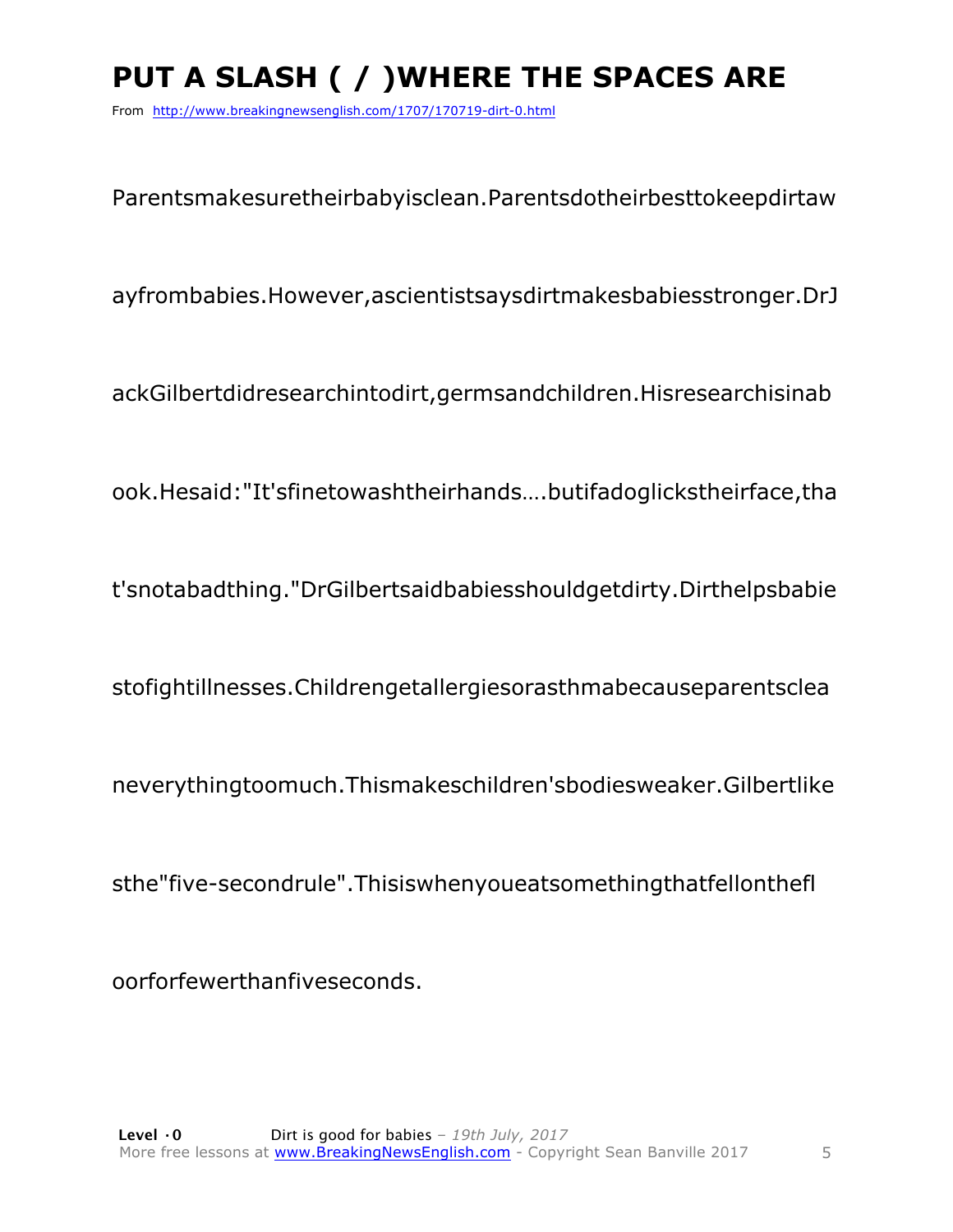### **DIRT SURVEY**

From http://www.breakingnewsenglish.com/1707/170719-dirt-4.html

Write five GOOD questions about dirt in the table. Do this in pairs. Each student must write the questions on his / her own paper.

When you have finished, interview other students. Write down their answers.

|      | STUDENT 1 | STUDENT 2 | STUDENT 3 |
|------|-----------|-----------|-----------|
| Q.1. |           |           |           |
| Q.2. |           |           |           |
| Q.3. |           |           |           |
| Q.4. |           |           |           |
| Q.5. |           |           |           |

- Now return to your original partner and share and talk about what you found out. Change partners often.
- Make mini-presentations to other groups on your findings.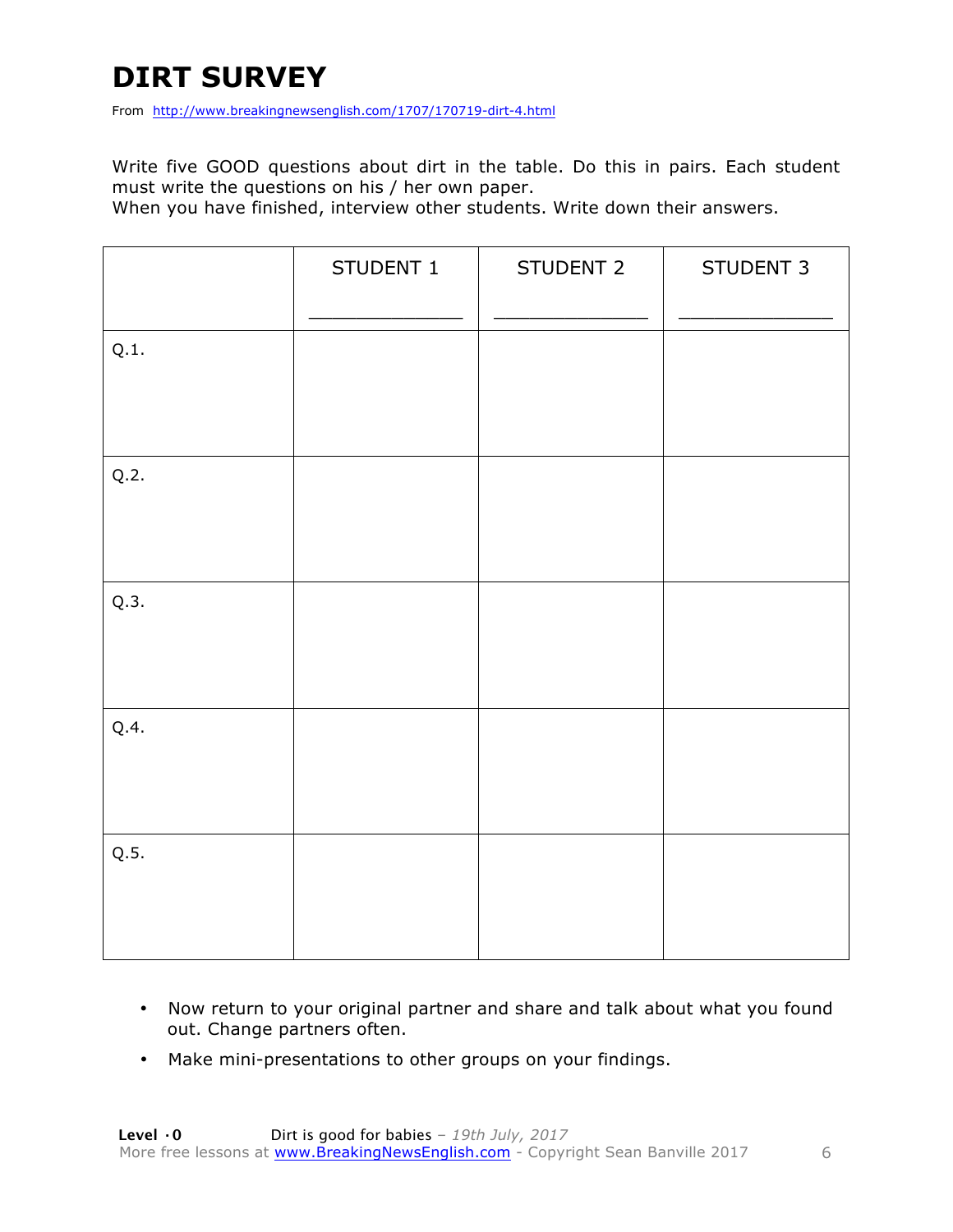### **WRITE QUESTIONS & ASK YOUR PARTNER(S)**

Student A: Do not show these to your speaking partner(s).

| a) |  |  |  |
|----|--|--|--|
| b) |  |  |  |
| c) |  |  |  |
| d) |  |  |  |
| e) |  |  |  |
| f) |  |  |  |
|    |  |  |  |

Dirt is good for babies - 19th July, 2017 More free lessons at www.BreakingNewsEnglish.com

### **WRITE QUESTIONS & ASK YOUR PARTNER(S)**

Student B: Do not show these to your speaking partner(s).

| a) |  |  |
|----|--|--|
| b) |  |  |
| c) |  |  |
| d) |  |  |
| e) |  |  |
| f) |  |  |
|    |  |  |